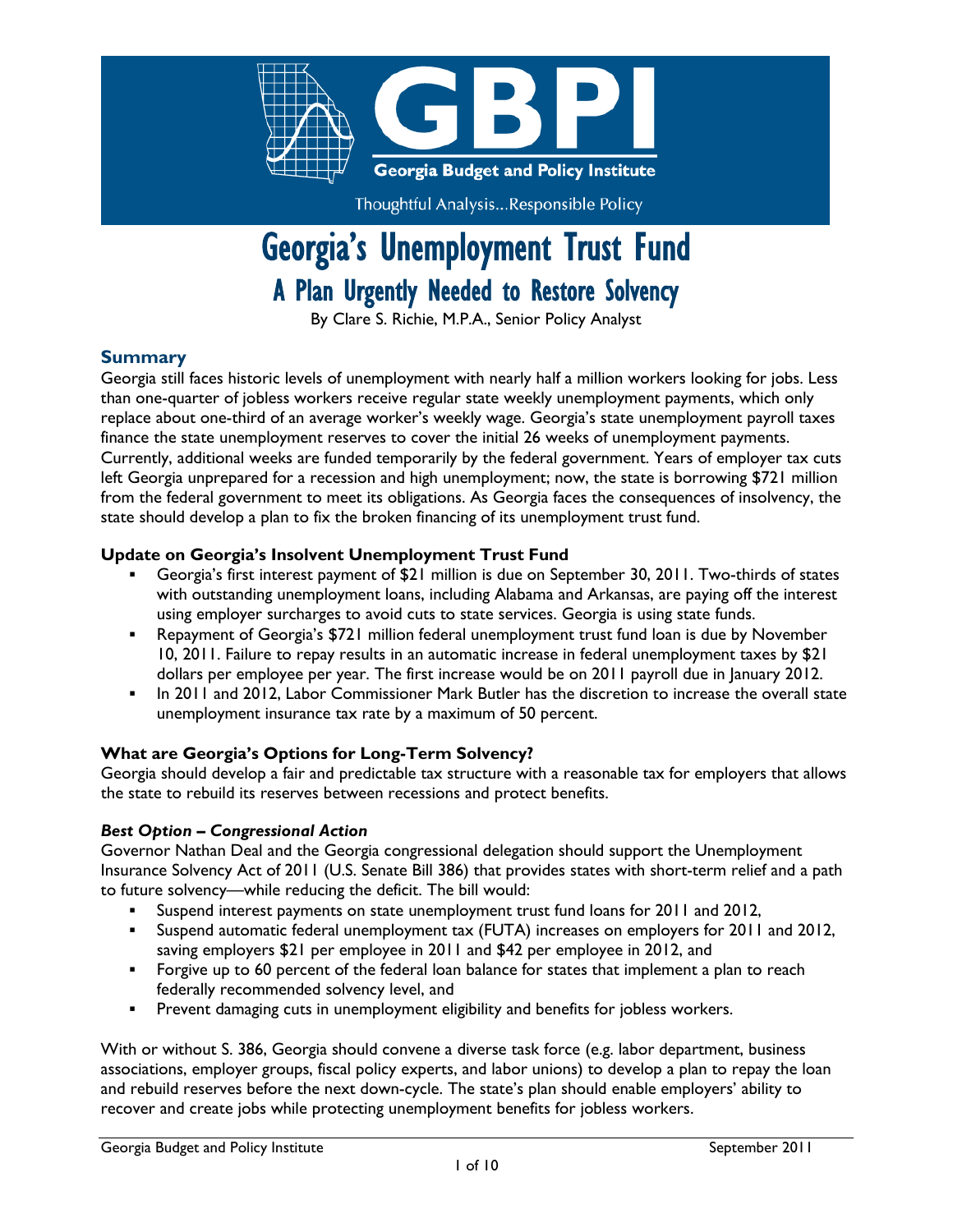## **How Georgia's Unemployment Trust Fund Became Insolvent**

State unemployment taxes are placed in the state's unemployment trust fund and may only be used to make unemployment payments or to repay a federal loan. In good economic times, a state should build up its unemployment reserves to ensure there will be adequate funds for unemployment payments when the state faces a future recession. $^1$  $^1$ 

Georgia did not follow this principle. Starting in 2000, state legislators, governors and the former Georgia Department of Labor (DOL) commissioner gave tax breaks to employers, even during strong economic times, which dramatically reduced the unemployment insurance system's reserves and left it inadequately prepared for the recent recession.

- In 1999, Georgia's unemployment trust fund balance was nearly \$2 billion dollars.
- From 2000 to 2003 the balance fell to \$703 million, due to decreased revenue collections during the "Unemployment Insurance Tax Holiday", when most employers paid no state unemployment tax, and due to the increased unemployment payments from the 2001 recession.
- From 2004 forward, Georgia passed legislation to suppress automatic tax rate increases triggered when the health of the fund was weak. (Prior to 2004, the automatic surcharge ranged from 25 percent to a 100 percent for State Wide Reserve Ratios from 1.7 to 0.75 respectively.)

|      | Georgia<br><b>UTF</b><br>Balance | State-<br>Wide<br>Reserve | Min<br><b>State</b><br>UI Tax | Max<br><b>State</b><br>UI Tax |
|------|----------------------------------|---------------------------|-------------------------------|-------------------------------|
| Year |                                  | Ratio                     | Rate                          | Rate                          |
| 1999 | \$1.96 billion                   | 1.93                      | 0.04%                         | 5.4%                          |
| 2000 | \$1.90 billion                   | 1.73                      | 0%                            | 5.4%                          |
| 2001 | \$1.54 billion                   | 1.37                      | 0%                            | 5.4%                          |
| 2002 | \$1.25 billion                   | 1.13                      | 0%                            | 5.4%                          |
| 2003 | \$703 million                    | 0.63                      | 0%                            | 5.4%                          |
| 2004 | \$870 million                    | 0.75                      | 0%                            | 5.4%                          |
| 2005 | \$1.12 billion                   | 0.89                      | 0%                            | 7.02%                         |
| 2006 | \$1.27 billion                   | 0.96                      | $0.03\%$                      | 6.21%                         |
| 2007 | \$1.28 billion                   | 0.92                      | $0.03\%$                      | 5.40%                         |
| 2008 | \$910 million                    | 0.66                      | $0.03\%$                      | 5.40%                         |
| 2009 | \$0                              | 0                         | 0.025%                        | 5.40%                         |

#### *Table 1* **Georgia Unemployment Trust Fund History**

*Sources: U.S. Department of Labor, Employment and Training Administration Handbook 394. UI State Tax Rates from U.S. DOL, ETA, Office of Workforce Security – Significant Provisions of State UI Laws, except the 1999 rates from National Employment Law Project and the 2000 and 2001 rates based on author interpretation of Senate Bill 222. Note: Under the unemployment insurance tax holiday, from 2000 through 2003, nearly all Georgia employers did not pay state unemployment taxes.*

*Note:* State-wide Reserve Ratio is calculated every June 30 by dividing the unemployment trust fund balance including accrued interest, by the total covered wages paid in Georgia during the previous calendar year. Most experts agree that an ideal prerecession reserve ratio is at least 2.0.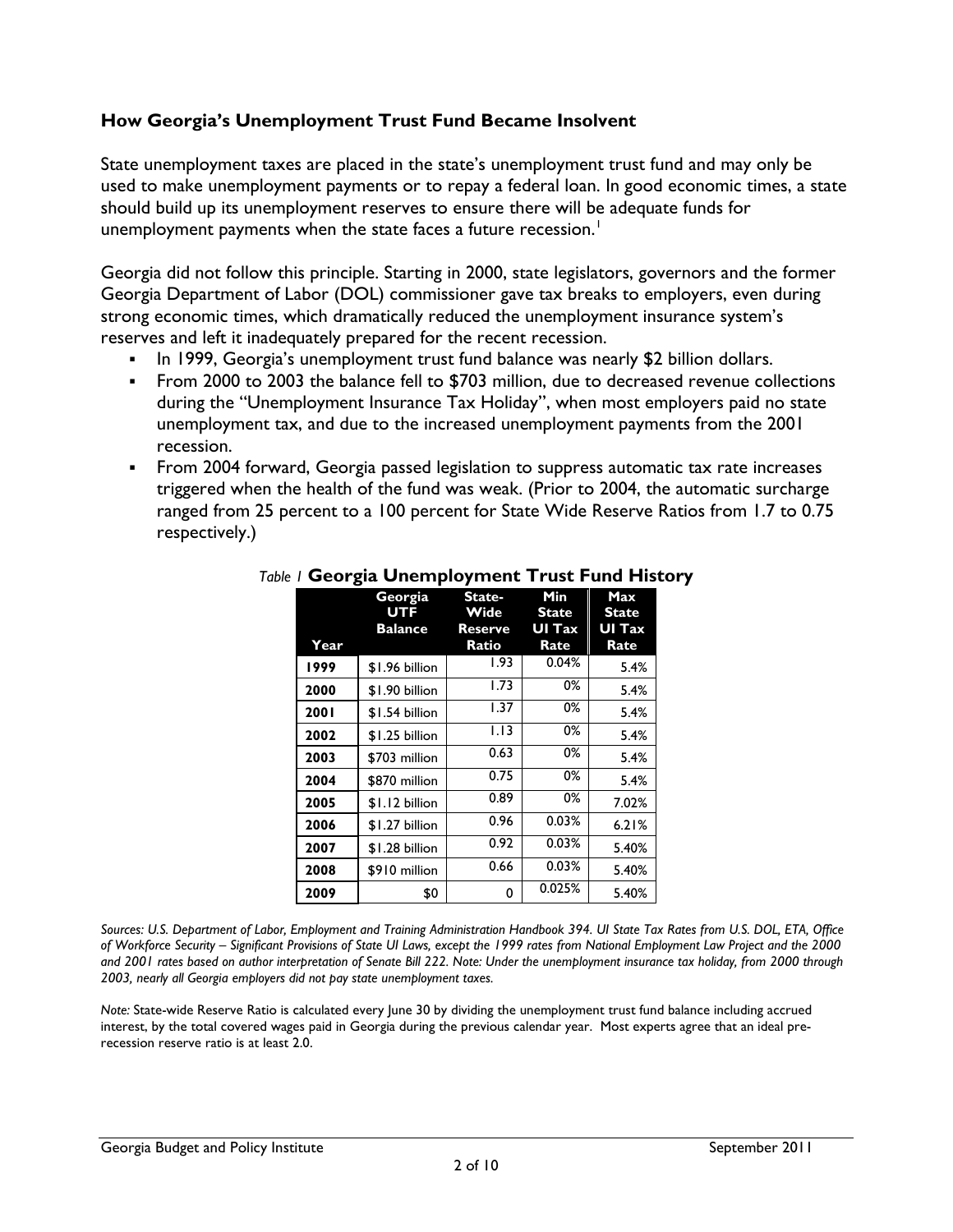- From 2004 forward, legislation was passed that gave the DOL Commissioner sole discretion to impose a surcharge, *capped at 35 percent,* if the State-Wide Reserve Ratio fell below 1.00 for the period 2004-2006 or below 1.25 for the years 2007-2010. For 2011 and [2](#page-8-1)012 the cap was increased to 50 percent.<sup>2</sup>
- The DOL Commissioner applied the surcharge once, even though the State-Wide Reserve Ratio ranged from zero to 0.96 from 2004 to 2011. Before his tenure ended, former DOL Commissioner Michael Thurmond exercised his discretion and called for a 35 percent surcharge applied to state unemployment taxes for 2011.<sup>[3](#page-8-2)</sup> Commissioner Mark Butler has not indicated that he will further raise the surcharge to its 50 percent maximum for 2011 or apply any surcharge in 2012.

As shown in Table 1, Georgia's trust fund became insolvent after a decade of tax cuts and surcharge suppressions. In December 2009, Georgia began borrowing from the federal government when the fund had a zero balance and the state could no longer meet its legal requirement to pay unemployment payments.<sup>[4](#page-8-3)</sup>

#### *Georgia's Insolvency is a Revenue Problem not a Spending Problem*

Georgia has some of the lowest unemployment tax rates in the nation.

- In 2010, U.S. DOL estimated that 40 percent of Georgia employers paid the minimum tax of \$2 per employee per year.<sup>[5](#page-8-4)</sup> Georgia DOL estimated 30 percent of employers will pay the minimum tax in  $2011<sup>6</sup>$  $2011<sup>6</sup>$  $2011<sup>6</sup>$
- The average employer contribution was \$191 per employee in 2010 or 0.51 percent of wages.<sup>[7](#page-8-6)</sup> Employers in 37 states paid higher per employee taxes on average. (The U.S. averages were \$281 and 0.63 percent respectively.) [8](#page-8-7)
- Georgia's taxable wage base is \$8,500. Thirty-eight states have a higher taxable wage base and 17 of these states increased their taxable wage base in 2011. The last time Georgia increased its taxable wage base was in 1990. [9](#page-8-8)

Georgia offers some of the least generous unemployment payments in the U.S.

- Georgia's unemployment payments are \$270 per week, only replacing about one-third of an average worker's weekly wage.<sup>[10](#page-8-9)</sup>
- Regular state unemployment payments cover a worker for up to 26 weeks, but the average duration is 13.7 weeks, the lowest in the nation.<sup>[11](#page-8-10)</sup>
- In 2011, only 22 percent of unemployed workers in Georgia received regular state unemployment payments. Low-wage workers are less likely than higher-wage workers to ever receive unemployment payments.<sup>[12](#page-8-11)</sup>

States cannot change their method of benefit calculation (the weekly amount) until June 30, 2012 under a rule linked to federal government's provision of extended weeks of benefits to the long-term unemployed.<sup>[13](#page-8-12)</sup>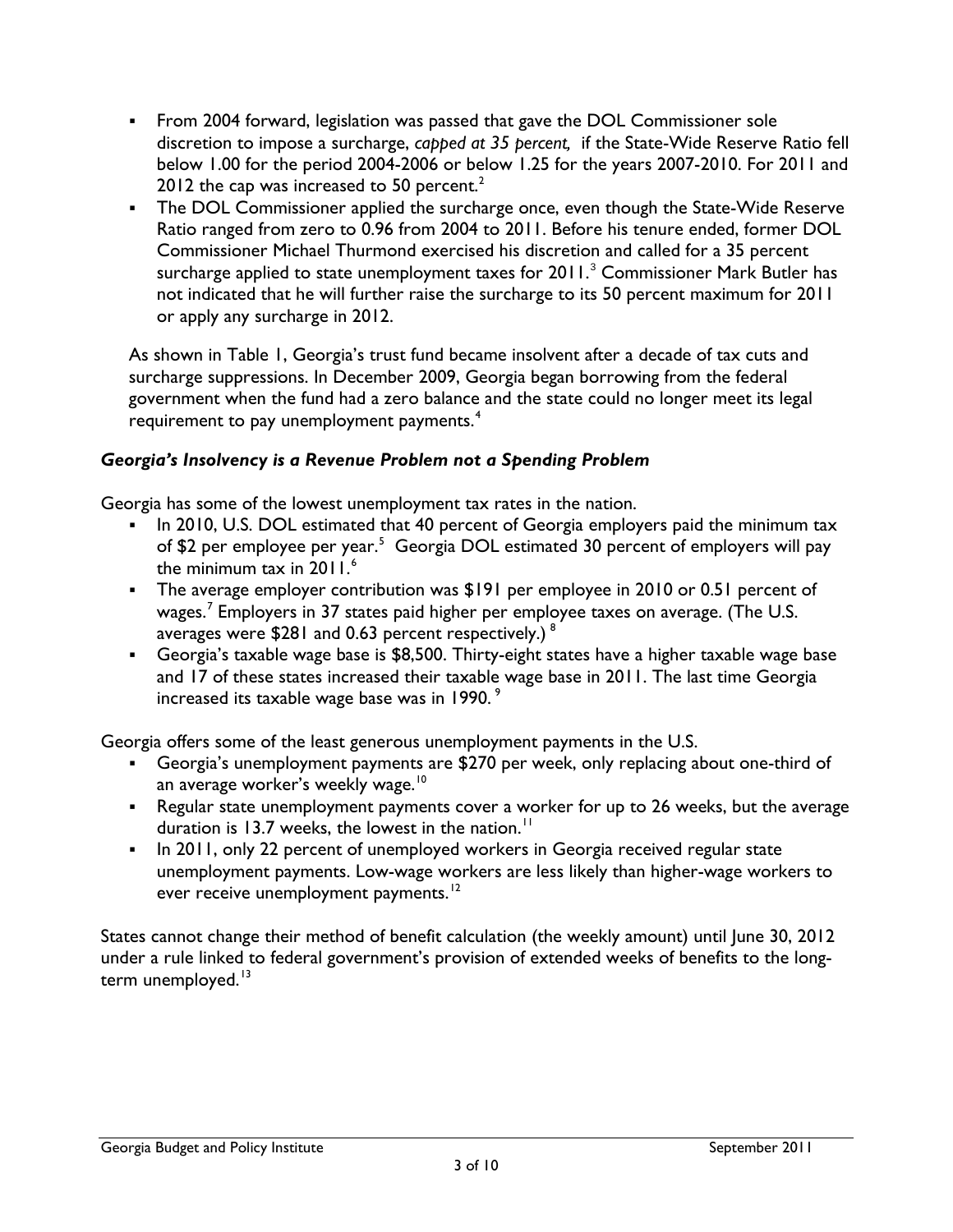# **Consequences of Georgia's Outstanding Unemployment Trust Fund Loan**

## *Georgia to Use State General Revenue Funds for First Interest Payment*

The Georgia legislature and governor agreed to use state funds to make the first loan interest payment of approximately \$21 million, which is due by September 30, 2011.<sup>[14](#page-8-13)</sup> More than \$15 million of the payment comes from Medicaid and was transferred into the Governor's Emergency Fund.<sup>[15](#page-8-14)</sup> The remainder, about \$6 million, came from the Georgia Work\$ program, leaving its budget at \$200,000. Georgia Work\$ is a voluntary program that pairs those receiving unemployment benefits with potential employers for eight weeks of training. <sup>[16](#page-8-15)</sup> Employers pay nothing and are not obligated to hire participants. Program participants continue to receive weekly unemployment checks, as well as a small stipend (average \$30 per week) for transportation, child care and other incidentals.<sup>[17](#page-8-16)</sup>

Most states did not use state funds to make the interest payment. Nineteen out of 27 states that owe interest, including Alabama and Arkansas, will pay through a special assessment on employers.<sup>[18](#page-8-17)</sup> In these states, funds collected through the special assessment are segregated from the unemployment trust fund and are used solely to repay federal interest.

Georgia could have followed the path of these states and paid the interest using a special assessment. Then it could have chosen to use the \$21 million to provide some relief from this year's cuts to education, public health and work support programs.

## *Georgia Must Repay its Federal Loan*

Georgia is currently borrowing \$721 million from the federal government to pay regular unemployment benefits. Businesses in Georgia are required to start paying back the principal on these loans in a few months, through higher federal unemployment taxes. In January 2012, employers' federal unemployment taxes (FUTA) will increase by \$21 per employee.<sup>[19](#page-8-18)</sup> For 2013 and beyond, these taxes will increase by an additional \$21 per employee per year until the loan is repaid.

## *Plan Needed to Restore Solvency*

The financing of Georgia's unemployment trust fund is broken. A decade of tax cuts drained the reserves prior to the recent recession. In addition, under current state unemployment tax law, too many employers pay the minimum tax and the system relies unrealistically on tax increases when unemployment is high. Georgia needs to develop a fair and predictable tax structure with a reasonable tax for employers that allows the state to rebuild its reserves between recessions and protects unemployment benefits.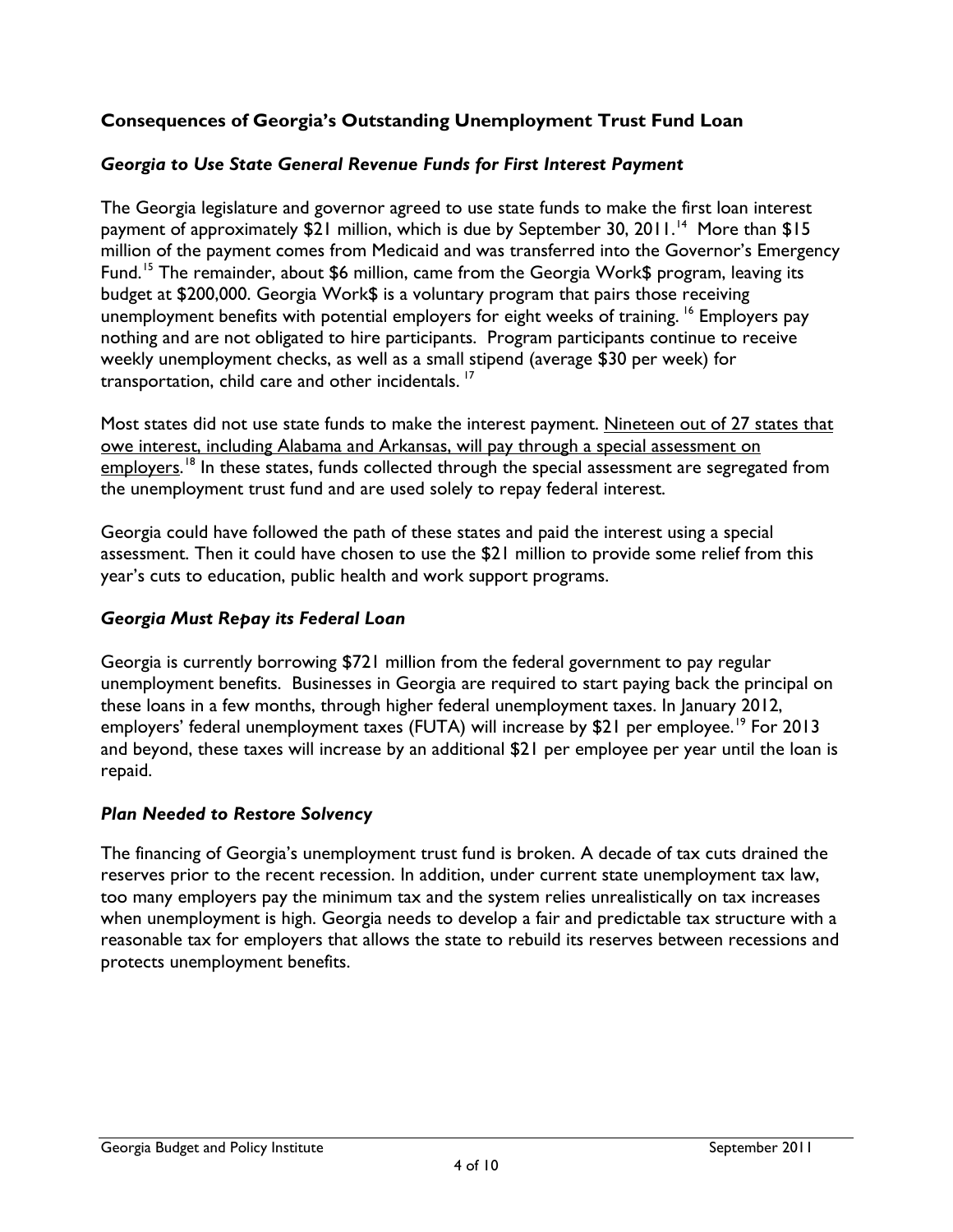# *Best Option – Short-term Relief from Federal Government and Path to Solvency*

Governor Deal and the Georgia congressional delegation should support federal efforts that provide states with short-term suspension of interest payments on their unemployment trust fund loan and a path to future solvency. The Unemployment Insurance Solvency Act (S. 386) gives states a framework to restore the long-term health of their unemployment systems, avoid tax increases on businesses in this weak economy, and prevent damaging cuts in unemployment eligibility and benefits for jobless workers — all while reducing the federal deficit.<sup>[20](#page-8-19)</sup>

## *Short-term - Provides tax cuts for employers while the economy is still weak*

- **Saves Georgia businesses about \$200 million by suspending the federal unemployment tax** increases that would otherwise hit employers in the next couple of years.
- Suspends loan interest payments for two years, which will save Georgia about \$60 million over the next two years.

#### *Long-term - Helps rebuild reserves in preparation of future recessions*

- Forgives about \$430 million of Georgia's outstanding loan giving employers a major tax cut over the next several year*s* — if the state enters into an agreement with the U.S. Department of Labor to rebuild the financing of its unemployment system and fully prepare for the next recession without making major reductions in benefits or eligibility.
- When the economy is more stable in 2014, S. 386 raises the federal taxable wage base from \$7,000 (where it's been for nearly 30 years) to \$15,000. States with low taxable wage bases, like Georgia, will need to increase their base to at least \$15,000, a necessary step to assure that states will not fall back into debt in the future. This would not be a federal tax increase for Georgia employers, because the federal tax rate would adjust downward, offsetting the wage base increase.

This bill would provide desperately needed short-term relief to Georgia at a time when the economy is still weak. Once the economy is more stable, the bill offers Georgia and other states more flexibility to restore its unemployment program to solvency and prepare for future recessions.

## *State Option without Federal Relief – What Georgia Can Learn from Colorado*

With or without federal relief, Georgia needs to revise how it finances its unemployment system to repay its debt, prepare for future recessions, provide employers a fair and predictable tax structure, and maintain benefits and eligibility.

Colorado faced a similar issue. The state owed approximately \$500 million to the federal government, but took a more proactive approach to repaying its loan and rebuilding its reserves. $^{\mathsf{21}}$  $^{\mathsf{21}}$  $^{\mathsf{21}}$ In summer 2010, the Colorado Department of Labor and Employment (CDLE) led a task force that included business associations, employer groups, fiscal policy think tanks, labor unions and government staff.<sup>[22](#page-9-1)</sup>

#### Georgia Budget and Policy Institute September 2011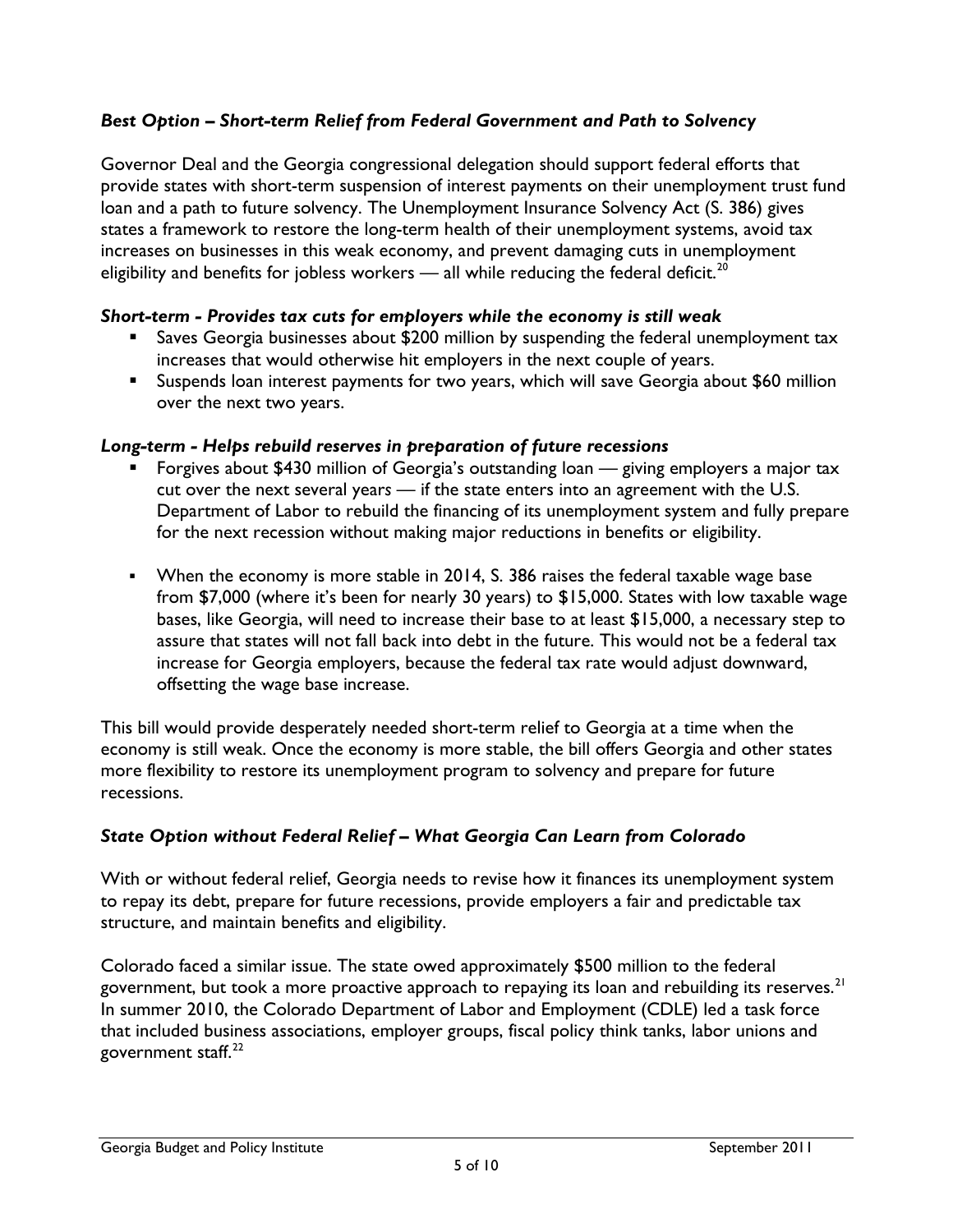The task force focused on the financing of Colorado's unemployment trust fund with two goals:

- 1. Repay the federal loan before automatic FUTA increases begin, and rebuild a necessary fund balance before the next down-cycle – without harming employers' ability to recover and increase jobs.
- 2. Construct a new state unemployment rate chart that "reflects and grows with the size of the Colorado economy to provide adequate reserves, that has less volatility and is simpler to administer, and reflects sound pooled insurance principles for shared risk and noncharged benefits." For example, some Colorado employers paid nothing when the fund balance was high. The task force agreed that all employers should pay a little each year similar to how all drivers pay some car insurance even if they have perfect driving records.

The culmination of the task force's work was House Bill 1288, Unemployment Insurance Solvency Reform, which passed in spring 2011. Key provisions include:

## *For calendar years 2012 and 2013:*

- Maintain the current rate chart through calendar years 2012 and 2013
- Cap the compounding solvency surcharge at current levels
- Raise the taxable wage base from \$10,000 to \$11,000
- Tighten fraud prevention and process practices for fund savings

# *For 2014 forward (once projected solvency achieved):*

- **Implement a new rate chart with more gradual pay scales and dynamic economic measures**
- Index the wage base from \$11,000  $^{23}$  $^{23}$  $^{23}$  (favored in lieu of drastic and unpredictable increases previously imposed by solvency surcharges)
- Remove the compounding solvency surcharge with a simple emergency-only surcharge

Colorado expects to reach solvency by 2013, which will save employers' from higher costs in interest and penalties.

**Georgia should immediately convene a task force with diverse stakeholders in a public process that proposes legislation to repay the loan quicker and put Georgia's unemployment reserves on more stable and predictable footing – without harming employers' ability to recover and increase jobs.** Like Colorado, Georgia's task force members should include business associations, employer groups, fiscal policy experts, labor unions and government staff.

#### **A Georgia task force should explore increasing Georgia's taxable wage base and updating the state unemployment rate structure.**

Georgia's taxable wage base is too low ( $$8,500$ ) and hasn't been updated since 1990.<sup>[24](#page-9-3)</sup> Thirtyeight states have a higher taxable wage base and 17 of these states increased their taxable wage base in 2011.

As shown in Figure 1, total wages paid to all covered employees increased three times as fast as taxable wages paid to covered employees that are subject to state unemployment insurance taxes from 1990 through 2009.<sup>[25](#page-9-4)</sup> During this period, total wages paid increased from \$52 billion to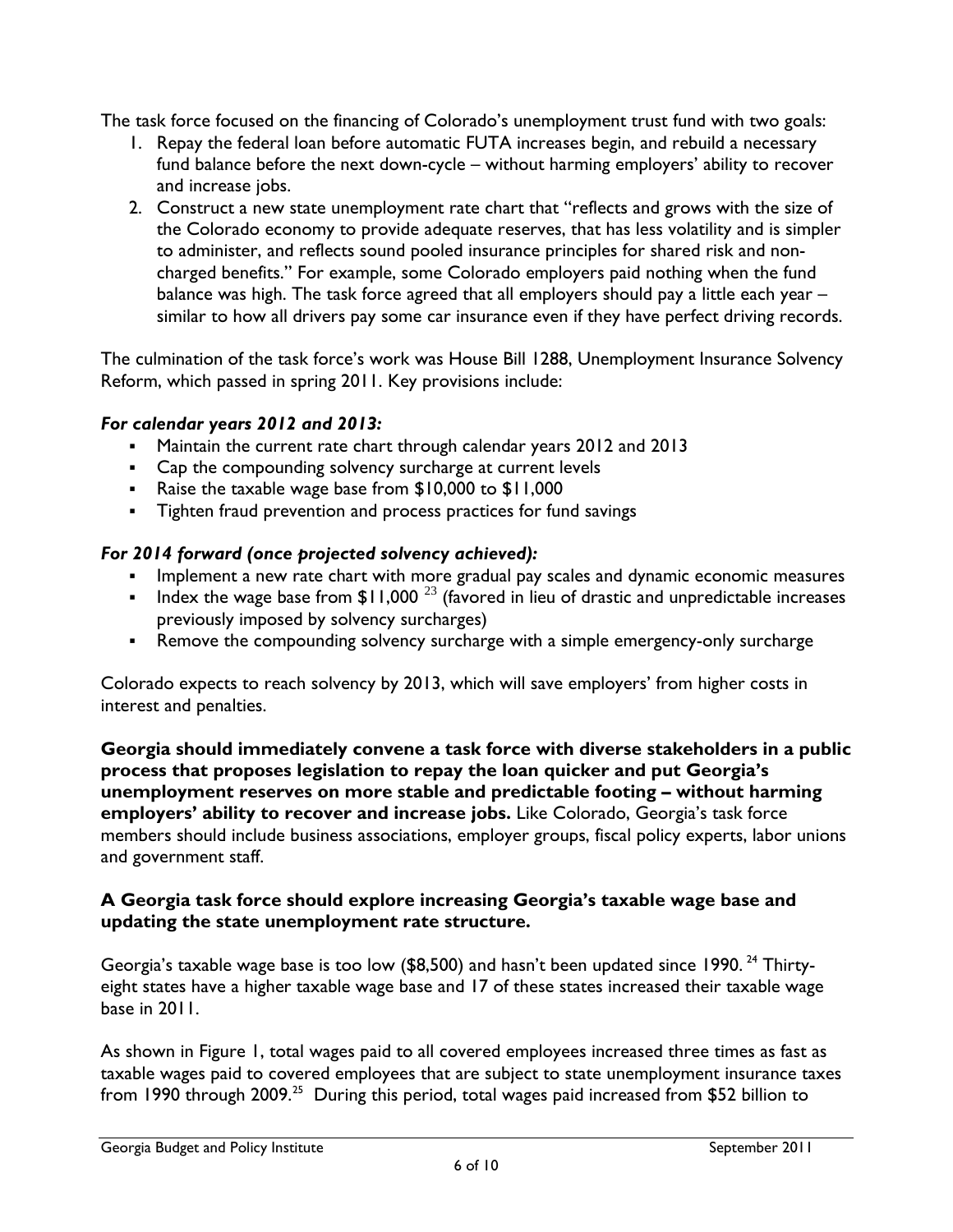\$130 billion, while taxable wages were relatively flat increasing only \$20 billion to \$30 billion. As a result, the share of taxable wages to total wages has fallen from almost 40 percent to less than 25 percent. This shows an erosion of Georgia's unemployment trust fund's revenue generating ability, since a given rise in total wages produces an increasingly smaller than proportional increase in taxable wages.





*Source: U.S. Department of Labor Employment & Training Financial Handbook 394*

In 1983, Georgia's taxable wage base was \$7,000 and has been \$8,500 since 1990. As shown in Figure 2, Georgia's taxable wage base would be more than \$16,000 had it been adjusted annually for growth in the annual average wage. $^{26}$  $^{26}$  $^{26}$ 



*Figure 2* **Georgia's Taxable Wage Base Adjusted for Growth in Average Annual Wage**

*Source: U.S. Department of Labor Employment & Training Financial Handbook 394*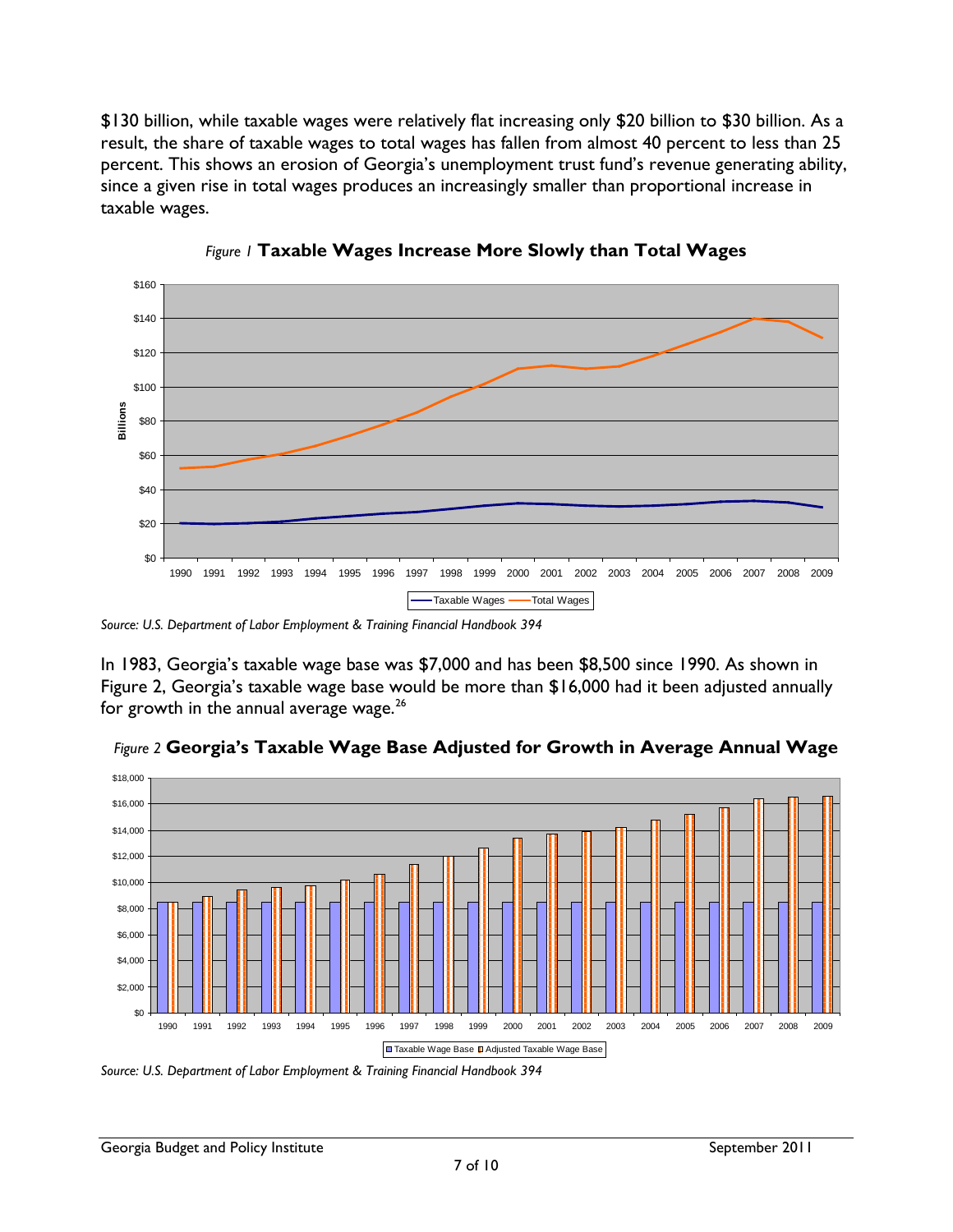If Georgia updated its taxable wage base to \$11,000 starting in 2013, holding all other state tax provisions constant, the unemployment reserves would likely reach solvency by 2020. Increasing the wage base to less than \$11,000 would increase the number of years required to reach solvency.<sup>[27](#page-9-6)</sup>

# *Minimum Rate should be Analyzed*

In general, Georgia employers pay a tax rate ranging from a minimum of 0.025 percent to a maximum of 5.4 percent applied to the first \$8,500 in taxable wages for each employee per year, or \$2 to \$459 per employee per year. $^{28}$  $^{28}$  $^{28}$ 

In 2011, 30 percent of Georgia employers are paying the minimum rate of \$2 per employee per year.

- **What if the minimum rate increased slightly?**
- What if that minimum rate were combined with an increase in the taxable wage base?

The task force could use data from analyses like this to develop a long-term solvency plan for Georgia – with or without federal relief.

#### **Recommendations**

Financing of the unemployment trust fund is an employer responsibility. Using state general funds to make Georgia's interest payments and having an outstanding loan that triggers annual federal tax increases on businesses is bad fiscal policy because:

- It ignores the underlying problem that Georgia's unemployment insurance system is broken after years of employer tax cuts, a rate structure with a high concentration of employers paying the minimum, an outdated taxable wage base, and low unemployment benefits.
- It redirects state funds away from other purposes, and
- It will not rebuild the unemployment reserves prior to the next recession.

**Georgia needs to develop a fair and predictable tax structure with a reasonable tax for employers that allows the state to repay the loan and rebuild reserves before the next down-cycle without harming employers' ability to recover and create jobs and while protecting unemployment benefits for jobless workers.**

- 1. Governor Deal and the Georgia congressional delegation should support federal efforts that provide states with short-term suspension of interest and principal payments on its unemployment trust fund loan and a path to future solvency. The Unemployment Insurance Solvency Act (S. 386) gives states like Georgia a framework to restore the long-term health of their unemployment systems, avoid tax increases on businesses in this weak economy, and prevent damaging cuts in unemployment eligibility and benefits for jobless workers all while reducing the federal deficit.
- 2. Georgia should immediately convene a task force with diverse stakeholders in a public process that proposes legislation to repay the loan quickly and put Georgia's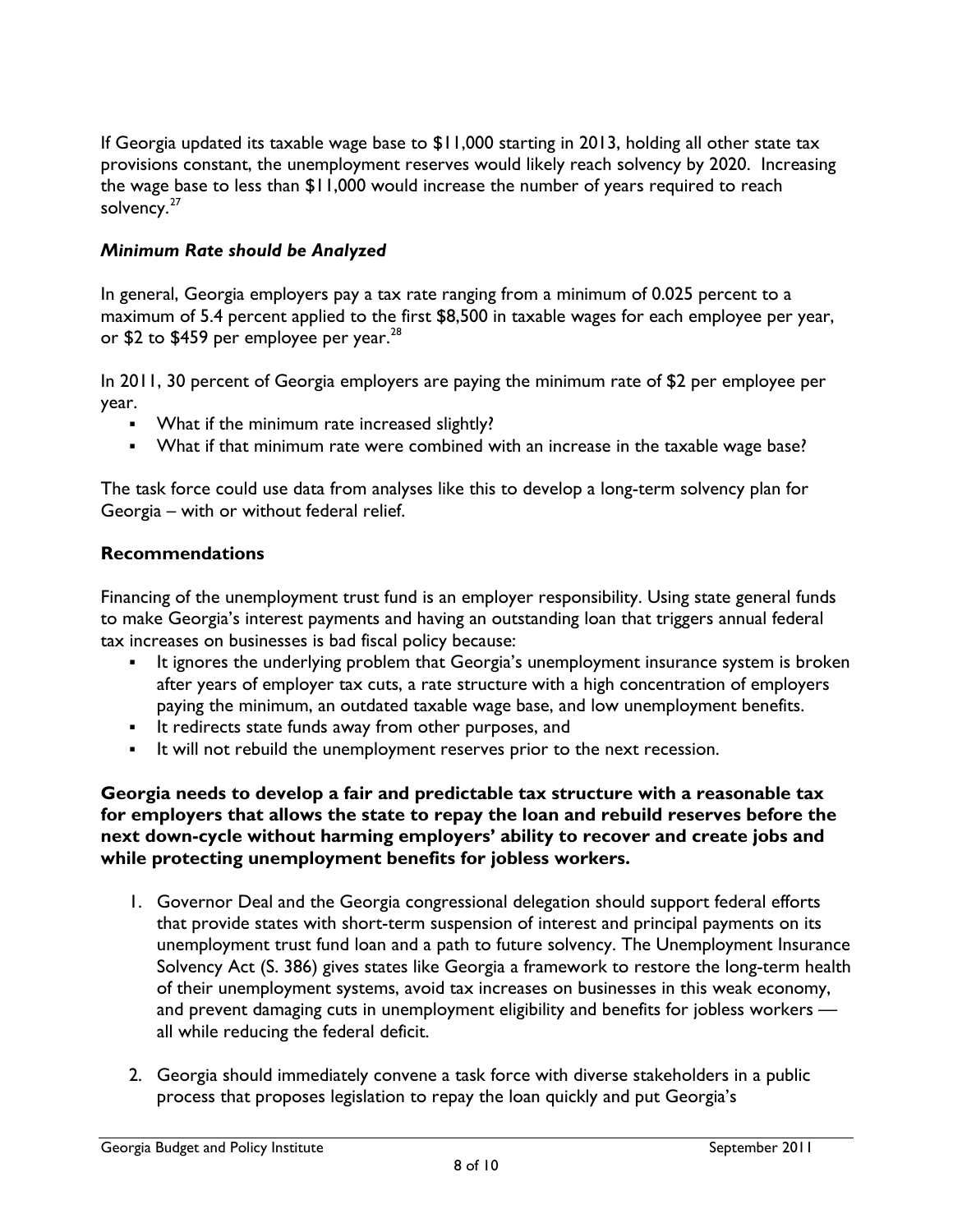unemployment reserves on more stable and predictable footing. Task force members should include business associations, employer groups, fiscal policy experts, labor unions and government staff. Like Colorado, the Georgia task force would need the cooperation of the state DOL to conduct analysis of the most effective combination of taxable wage increase and state unemployment tax rate structure.

3. Regardless of which long-term solvency plan is adopted, Georgia should enact a surcharge on employers to make future loan interest payments, as most other states have done.

© 2011 Georgia Budget & Policy Institute

All Rights Reserved.

This document may be quoted with proper citation. A PDF is available for reference and dissemination at [GBPI.org.](http://gbpi.org/) Contact: Clare S. Richie, [CRichie@GBPI.org;](mailto:CRichie@GBPI.org) 404.697.6669

# **Endnotes**

<span id="page-8-0"></span><sup>1</sup> Mary Loeb, "Unemployment Compensation: Most States Insolvent, Federal Loans Accrue Interest, Federal Funds Information for States, Issue Brief 11-05, January 24, 2011. http://www.ffis.org/node/2362.

<span id="page-8-1"></span><sup>2</sup> House Bill 292 available at<http://www.legis.ga.gov/Legislation/en-US/display.aspx?Legislation=32906>

<span id="page-8-2"></span><sup>3</sup> E-mail correspondence with Georgia Department of Labor (Georgia DOL), August 23, 2011.

<span id="page-8-3"></span><sup>4</sup> UI: State Trust Fund Loans *Updated January 25, 2011* [http://www.ncsl.org/?tabid=13294.](http://www.ncsl.org/?tabid=13294) Viewed January 27, 2011.

<span id="page-8-4"></span><sup>5</sup> "U.S. Department of Labor (U.S. DOL), 2010 Significant Measures of State UI Tax Systems, October 2010. Available at

http://www.workforcesecurity.doleta.gov/unemploy/pdf/sigmeasuitaxsys10.pdf

<span id="page-8-5"></span><sup>6</sup> Informal report by Georgia Department of Labor.

<span id="page-8-6"></span><sup>7</sup> U.S. DOL, Significant Measures of State UI Tax Systems, October 2010. Available at:

<http://www.ows.doleta.gov/unemploy/pdf/sigmeasuitaxsys10.pdf>

<span id="page-8-7"></span>8 Calculations by National Employment Law Project (NELP) using data from the U.S. Department of Labor Employment & Training Financial Handbook 394. Handbook available at

<http://workforcesecurity.doleta.gov/unemploy/hb394.asp>

<span id="page-8-8"></span><sup>9</sup> U.S. DOL, Comparison of State Unemployment Laws. Available at

<http://www.ows.doleta.gov/unemploy/pdf/uilawcompar/2011/financing.pdf> and State Unemployment Insurance

Taxable Wage Bases 2008 – 2011, American Payroll Association, available at

http://www.americanpayroll.org/members/stateui/state-ui-2/<br><sup>10</sup> U.S. DOL, Unemployment Insurance Data Summary for Georgia, CYQ 2011.2. Available at

<span id="page-8-9"></span>[http://www.ows.doleta.gov/unemploy/content/data\\_stats/datasum11/DataSum\\_2011\\_2.pdf](http://www.ows.doleta.gov/unemploy/content/data_stats/datasum11/DataSum_2011_2.pdf)

<span id="page-8-10"></span><sup>11</sup> Ibid. Workers who do not qualify for the full 26 weeks of state unemployment payments also do not qualify for the full 73 weeks of federal unemployment payments.

<span id="page-8-12"></span><span id="page-8-11"></span> $12$  Ibid.<br>13 U.S. DOL program letter about the Non-reduction rule, question 6: [http://wdr.doleta.gov/directives/attach/UIPL04-](http://wdr.doleta.gov/directives/attach/UIPL04-10_Ch7acc.pdf)

[10\\_Ch7acc.pdf](http://wdr.doleta.gov/directives/attach/UIPL04-10_Ch7acc.pdf)<br><sup>14</sup> E-mail correspondence with Georgia DOL on September 26, 2011.

<span id="page-8-14"></span><span id="page-8-13"></span><sup>15</sup> \$18.2 million in state funds were placed in the Governor's Emergency Fund during the 2011 session when the first interest payment was estimated to be \$24 million. Georgia House Bill 78, FY 2012 State Budget, Office of the Governor, Governor's Emergency Fund. Available at

[http://www.senate.ga.gov/sbeo/Documents/AppropriationsDocuments/FY2012/General/FY12G\\_GovVeto\\_GeneralGovernment.pdf.](http://www.senate.ga.gov/sbeo/Documents/AppropriationsDocuments/FY2012/General/FY12G_GovVeto_GeneralGovernment.pdf)<br><sup>16</sup> E-mail correspondence with Georgia DOL on September 2, 2011.<br><sup>17</sup> Currently only the newly unemployed

<span id="page-8-16"></span><span id="page-8-15"></span>eligible for Georgia Work\$. Per e-mail correspondence with Georgia DOL September 2, 2011 and http://www.dol.state.ga.us/em/georgia\_works.htm

<span id="page-8-17"></span><sup>18</sup> National Employment Law Project, "Understanding Payment of Interest on Federal Loans to State Unemployment Trust Funds", January 18, 2011. Available at [http://nelp.3cdn.net/f7eca33fcebf65c989\\_com6bne7h.pdf.](http://nelp.3cdn.net/f7eca33fcebf65c989_com6bne7h.pdf.)

<span id="page-8-18"></span><sup>19</sup>The effective tax will go from 0.6 percent to 0.9 percent. Congress allowed the 0.2 percent surtax to expire on June 30,

2011.The FUTA tax was \$56 per employee. It went down to \$42 per employee, because the surtax expired. The tax will be \$63 per employee because of the credit reductions due by January 31, 2012 to start paying back the loans.

<span id="page-8-19"></span> $20$  Estimates provided by the Center on Budget and Policy Priorities. Full text of S. 386 available at

<http://www.govtrack.us/congress/billtext.xpd?bill=s112-386>